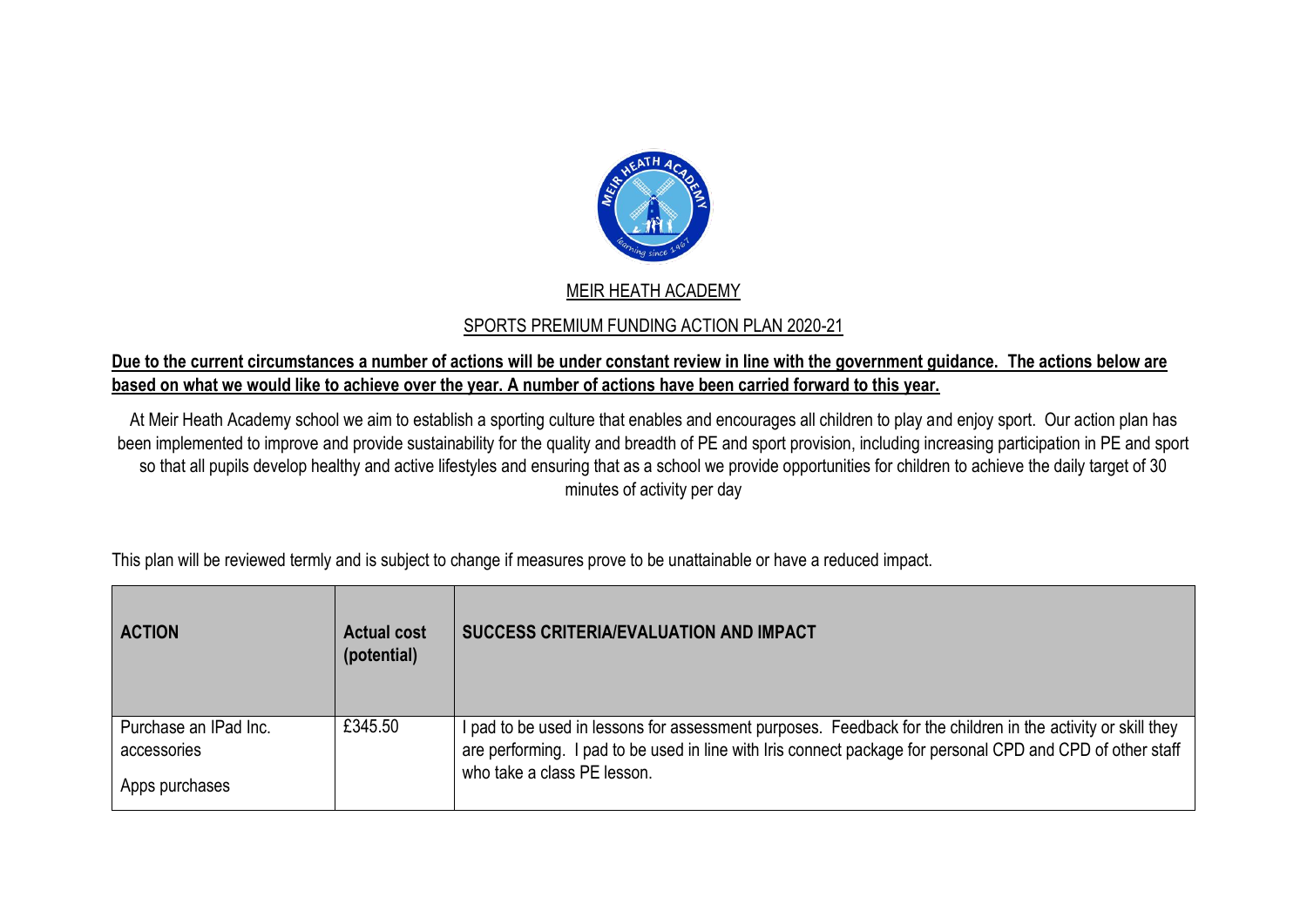| 1 day support package                                                                                                    | (E30)                                        |                                                                                                                                                                                                                                                                                                                                                                                                                                                            |
|--------------------------------------------------------------------------------------------------------------------------|----------------------------------------------|------------------------------------------------------------------------------------------------------------------------------------------------------------------------------------------------------------------------------------------------------------------------------------------------------------------------------------------------------------------------------------------------------------------------------------------------------------|
|                                                                                                                          | £200                                         |                                                                                                                                                                                                                                                                                                                                                                                                                                                            |
| Iris Connect package                                                                                                     | £3400                                        | To use with I pad and to support CPD in PE for all staff. PE specialist to film lessons/parts of lessons that<br>can then be viewed by other teachers for CPD purposes. The facility also aids CPD for the PE specialist.                                                                                                                                                                                                                                  |
| Virtual PE opportunities                                                                                                 | Supply cover<br>1 day                        | Children to be able to access a variety of sporting clubs from home led by the PE specialist. Activities to<br>include Fitness, Yoga and sport challenges.                                                                                                                                                                                                                                                                                                 |
| CPD opportunity in Yoga                                                                                                  | TBC (cost of<br>course and<br>supply cover)  | Opportunity for PE specialist to receive training in Yoga. This can then be done as a virtual PE club (poss.<br>extra-curricular club) and used in conjunction with Iris connect to train other staff.                                                                                                                                                                                                                                                     |
| Outdoor Education and<br>Orienteering opportunities                                                                      | Mapping cost<br>£400<br>Starter pack<br>£180 | To purchase an orienteering package including mapping of the school to use throughout the year. (Involve<br>parents as and when possible).                                                                                                                                                                                                                                                                                                                 |
| Partners in excellence<br>scheme with local primaries<br>and BBHS                                                        | £750                                         | Share good practise, support from BBHS P.E. department. Devise a programme of inter school activities<br>and competition. The programme will now include a coaching session and competition in the variety of<br>sports that are chosen during PE coordinator meetings. These will be based on the sports targeted by the<br>School Games.<br>All the sports covered will give a larger number of children the opportunity to share and celebrate success. |
| St Bart's Trust involvement in<br>a variety of sporting<br>opportunities. During<br>curriculum time and after<br>school. | <b>TBC</b>                                   | Meetings with PE leads and Heads to devise a PE provision programme.<br>Aim for 1/2 main events to include a high amount of children involved over two days for each activity.<br>Varied year groups involved and opportunities for leadership opportunities for Upper Key Stage Two<br>children.                                                                                                                                                          |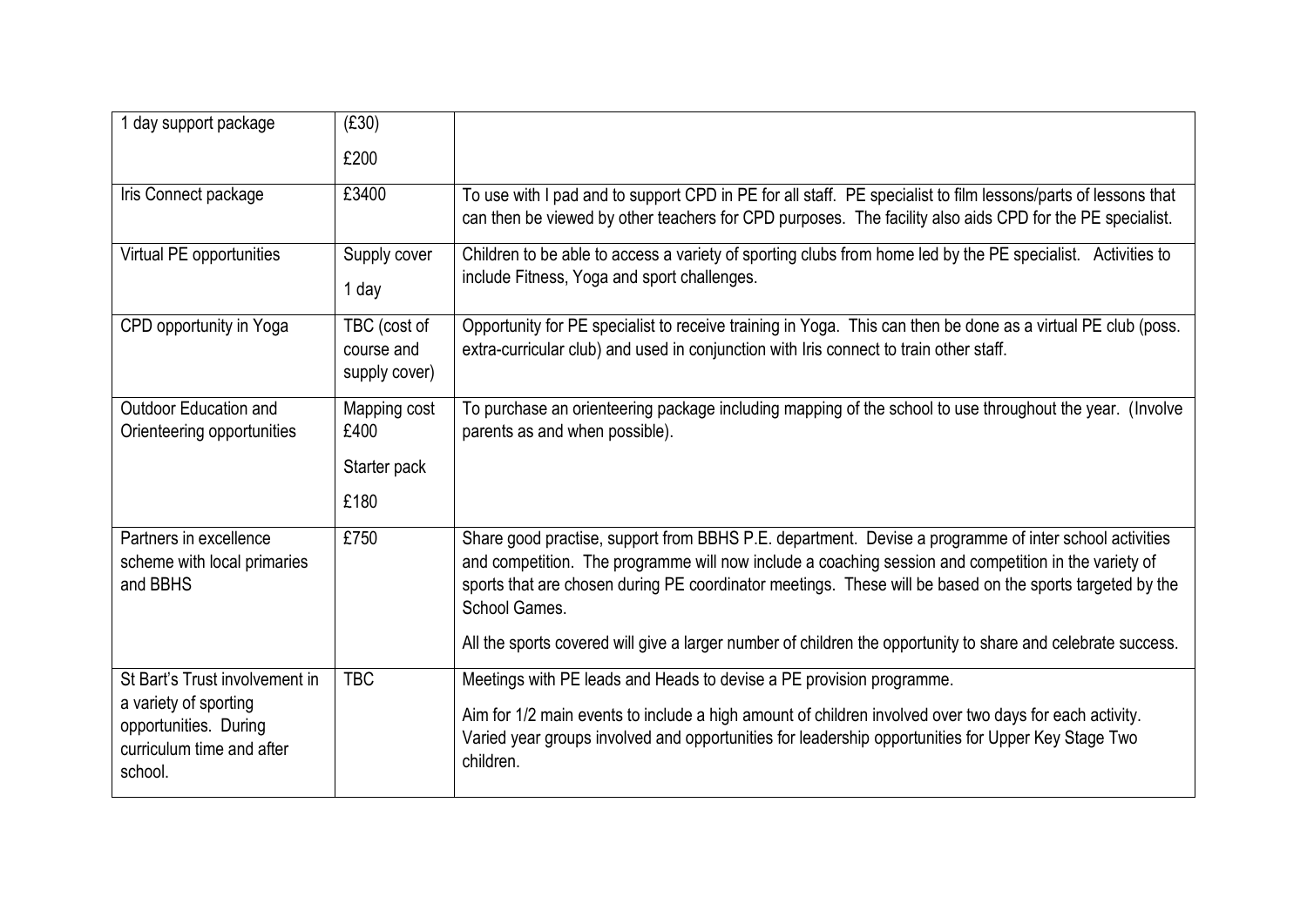| Release time for PE                                                                        | Supply cost        | Supply cover available as required/ multiple staff                                                                                                                                                                                             |
|--------------------------------------------------------------------------------------------|--------------------|------------------------------------------------------------------------------------------------------------------------------------------------------------------------------------------------------------------------------------------------|
| coordinator and staff for<br>competitions and sporting<br>opportunities                    | (approx 8<br>days) | Children to participate in level 2 school games and local cluster events. Children to participate in intra<br>school events in a variety of sports linked to the partners in excellence scheme to gain Sports Mark Gold<br>for the fifth year. |
|                                                                                            |                    | A NUMBER OF THESE OPPORTUNITIES MAY BE VIRTUAL.                                                                                                                                                                                                |
| Hiring appropriate facilities for<br>intra and inter school<br>competitions and activities | £250               | Children to experience performing in a variety of venues and using excellent facilities and travel for large<br>numbers of children to attend.                                                                                                 |
| Continued playground leader                                                                | £100               | Training the present year 6 children in order for them begin the role during the 2020-2021 academic year.                                                                                                                                      |
| programme and training                                                                     |                    | New equipment and resources.                                                                                                                                                                                                                   |
|                                                                                            |                    | Rewards for playground leader excellence.                                                                                                                                                                                                      |
|                                                                                            |                    | Rewards for children taking part.                                                                                                                                                                                                              |
|                                                                                            |                    | Recognition in assembly.                                                                                                                                                                                                                       |
| Equipment                                                                                  | (E1500)            | To audit, replace and replenish equipment for sport and P.E. to support the teaching in lesson time and<br>extra-curricular activities.                                                                                                        |
|                                                                                            |                    | Specific targeted areas of equipment will be gymnastics mats, Dodgeball, Handball and Tennis.                                                                                                                                                  |
|                                                                                            |                    | Replenish sports kits/tops for school events and competitions and purchase kit bags to allocate to eliminate<br>kits going missing.                                                                                                            |
| P.E. subject leader and school                                                             |                    | Sports Council to take an active role in planning and preparation for activities and tournaments. Regular                                                                                                                                      |
| sports council to plan a series<br>of intra-school (inter house)                           |                    | meetings throughout the year. For the children in both key stages to experience competitive sport<br>competition. To prepare children in resilience and competitiveness and fair play.                                                         |
|                                                                                            |                    |                                                                                                                                                                                                                                                |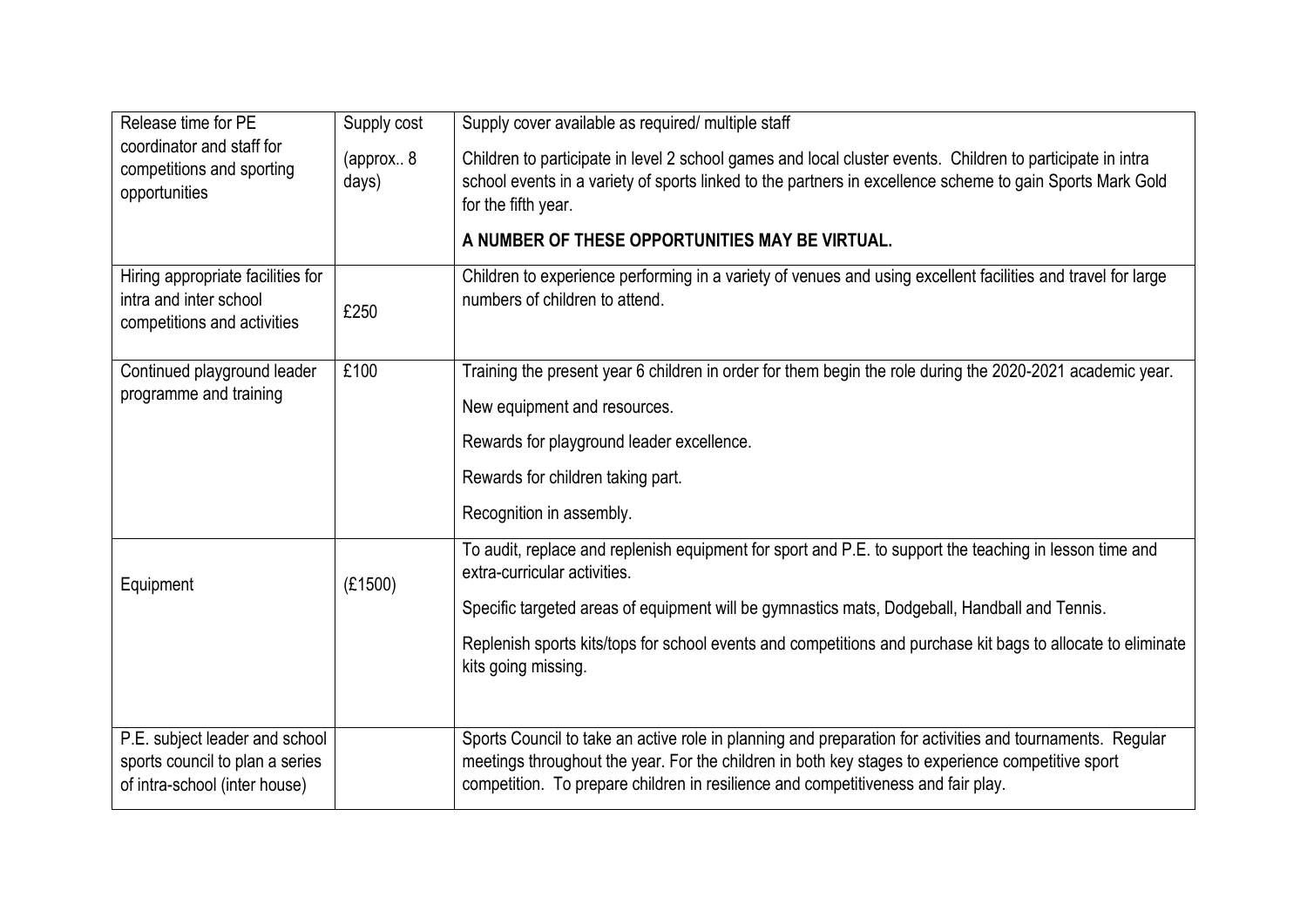| tournaments and activities<br>throughout the year.                  |                                                                                                                                                                                                                  |
|---------------------------------------------------------------------|------------------------------------------------------------------------------------------------------------------------------------------------------------------------------------------------------------------|
| To run a wide range of extra-<br>curricular activities catering for | A variety of clubs run throughout the year covering football, tag rugby, netball, dance, volleyball, indoor<br>athletics, athletics, cross country, tennis, and cricket.                                         |
| both key stages and abilities.<br>Including opportunities for       | Other sports may be covered with discussion with the sports council and children.                                                                                                                                |
| Intra School competitions.                                          | BBHS P.E. staff to run a clubs for KS1 children.                                                                                                                                                                 |
|                                                                     | A number of opportunities may be done as 'one off' events.                                                                                                                                                       |
|                                                                     |                                                                                                                                                                                                                  |
| Continued timetabling<br>adjustments for swimming<br>provision.     | Arrange timetable for Mr Wilkinson (qualified swimming teacher) to attend the swimming sessions with<br>Year Four and Five throughout the year                                                                   |
| Continued provision of                                              | Children are able to access the EFC for the majority of the school year                                                                                                                                          |
| outdoor activity on the EFC<br>area.                                | EFC is well maintained and accessed for the majority of the year                                                                                                                                                 |
| Parental Involvement in PE<br>activities                            | Implement a number of opportunities for parents to work alongside their child/children in a variety of sports<br>during the year.                                                                                |
|                                                                     | Possible opportunities include Fitness, Yoga, Orienteering and Outdoor Education and multi skills.                                                                                                               |
|                                                                     | A number of these opportunities will be done virtually.                                                                                                                                                          |
|                                                                     |                                                                                                                                                                                                                  |
| Introduce a 'Scooter Skills'<br>Scooters (4)<br>scheme for EYFS     | Children to perform a number of challenges to develop balance, co-ordination and basic road awareness.<br>Over a series of weeks the children will have time to practice and perform the skills to pass Level 1. |
| £199.80                                                             |                                                                                                                                                                                                                  |
| Inc. purchase of scooters, PE<br>lead to develop a programme        | The children will be awarded a bar badge and certificate and results will be celebrated on Twitter.                                                                                                              |